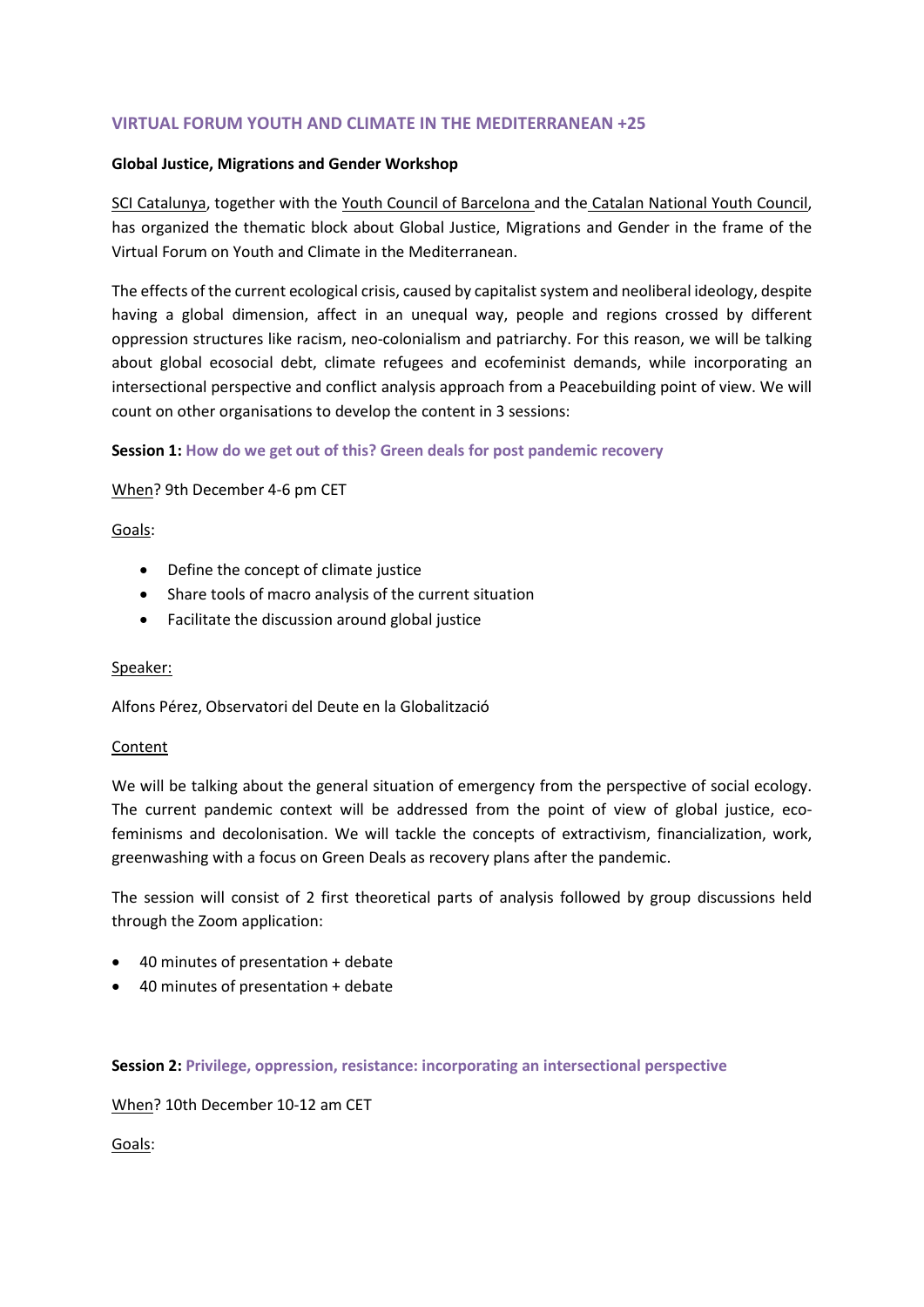- Define the concept of intersectionality as a tool for conflict analysis
- Identify which aspects of society consist of an oppression
- Incorporate the privilege analysis

## Speaker:

Rosa Frasquet, L'Etnogràfica

## Content

In this session, we will share a theoretical introduction to intersectionality and intersectional feminisms, providing tools for the application of this perspective into conflict analysis and organisations' projects. We would like to generate reflections to raise awareness to be able to analyse privilege and oppression, incorporate intersectional perspective and a critical point of view of society to fight discrimination.

The session will consist of a first theoretical part followed by a group discussion held through the Zoom application.

# **Session 3: Learning by doing: a peace building simulation**

## When? 10th December 4-6 pm CET

## Goals:

- Analyse a specific international conflict using the perspectives shared in the 2 previous sessions
- Share personal experiences through the methodologies learned before
- Share analysis tools of an international conflict

### Facilitators:

Laura Curull, Antonella Di Matteo i Júlia Mullerat, Servei Civil Internacional de Catalunya

### Content

In the last session, we will organize a group dynamic to simulate the analysis of a current conflict. Each of the participants will have a specific role in the conflict to analyse it together from different perspectives. The idea is to simulate a situation connected to migrations and the actors taking part in this conflict situation. Depending on the number of participants, the activity will be organized in small groups.

The session will consist on the following parts:

- General presentation of the topic: refugee crisis and migration conflict between Morocco and Spain
- Presentation of Peacebuilding process and introduction to the simulation method
- Conflict analysis: Which are the actors involved and how is the situation developing? Analysis of power relations and alliances.